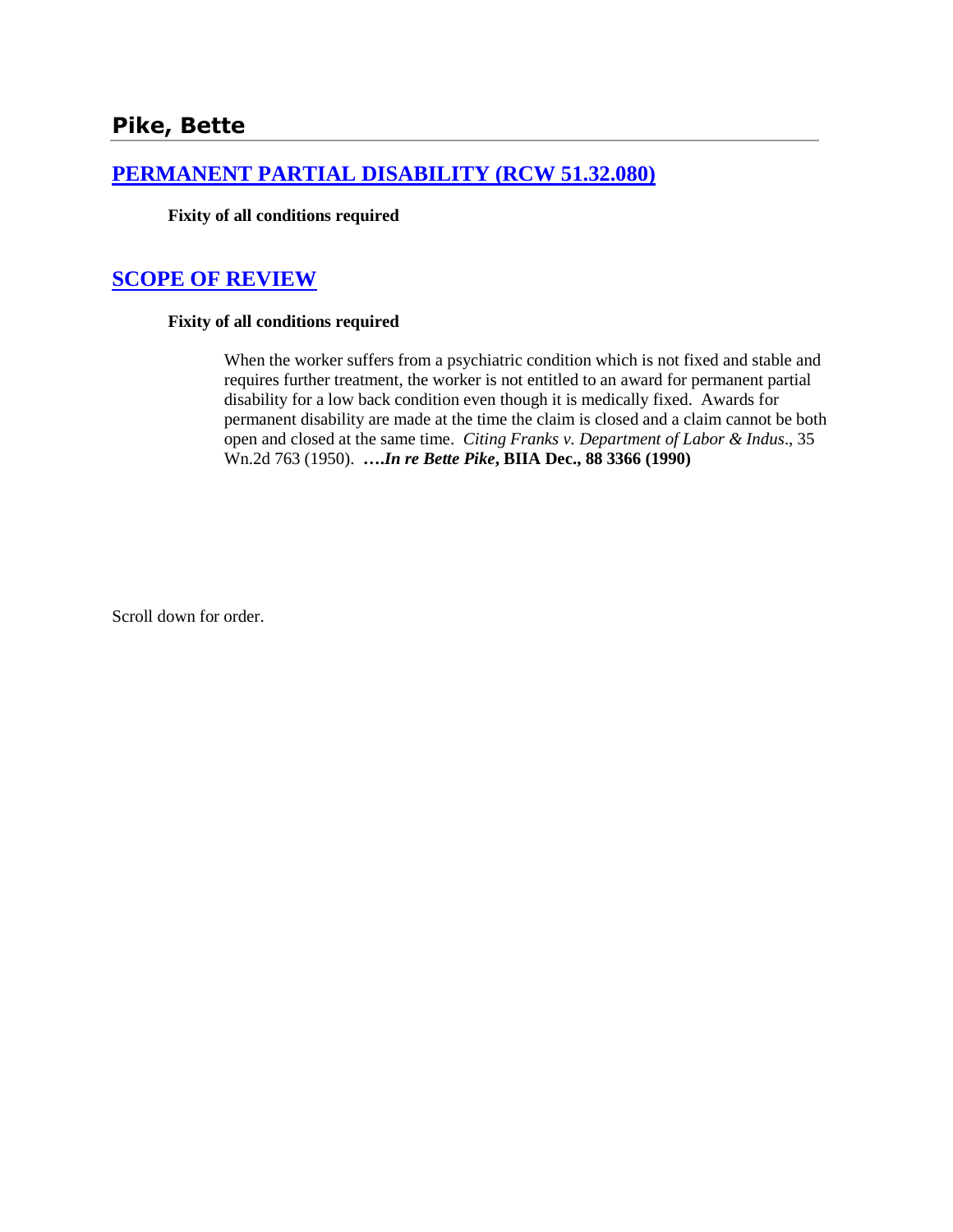### **BEFORE THE BOARD OF INDUSTRIAL INSURANCE APPEALS STATE OF WASHINGTON**

**)**

**IN RE: BETTE PIKE ) DOCKET NO. 88 3366**

**CLAIM NO. S-400033 ) DECISION AND ORDER**

APPEARANCES:

Claimant, Bette Pike, by William C. Decker (Withdrawn);

- Cohen & Keith-Miller, per
- Verlaine Keith-Miller (Withdrawn);
- Law Offices of Norman Cohen, per
- Norman Cohen
	- Self-Insured Employer, Lake Washington School District, by Graham & Dunn, per Clemens H. Barnes

Department of Labor and Industries, by The Attorney General, per William A. Garling, Jr., Assistant

This is an appeal filed by the employer on August 26, 1988 from an order of the Department of Labor and Industries dated June 24, 1988 which set aside and held for naught a Department order dated September 21, 1987 and ordered that the Department order dated January 13, 1987 be affirmed. The order of January 13, 1987 ordered the self-insured employer to pay for psychiatric treatment provided to the claimant by Dr. Hondl for the period December 20, 1985 through September 2, 1986 inclusive and also ordered the self-insured employer to pay time loss compensation for the period November 13, 1983 through August 26, 1984, inclusive, November 26, 1984 through March 13, 1985, inclusive, and from October 4, 1985 to the present. The order further ordered that time loss compensation be paid until such time that the claimant is medically stable and found employable in accordance with industrial insurance laws of Washington State. **AFFIRMED**.

# **DECISION**

Pursuant to RCW 51.52.104 and RCW 51.52.106, this matter is before the Board for review and decision on a timely Petition for Review filed by the self-insured employer to a Proposed Decision and Order issued on October 13, 1989 in which the order of the Department dated June 24, 1988 was affirmed, in part, and reversed, in part, and the claim was remanded to the Department to issue an order affirming the determination that the claimant is in need of further psychiatric treatment, and to require the self-insured employer to pay the claimant time loss compensation for the period November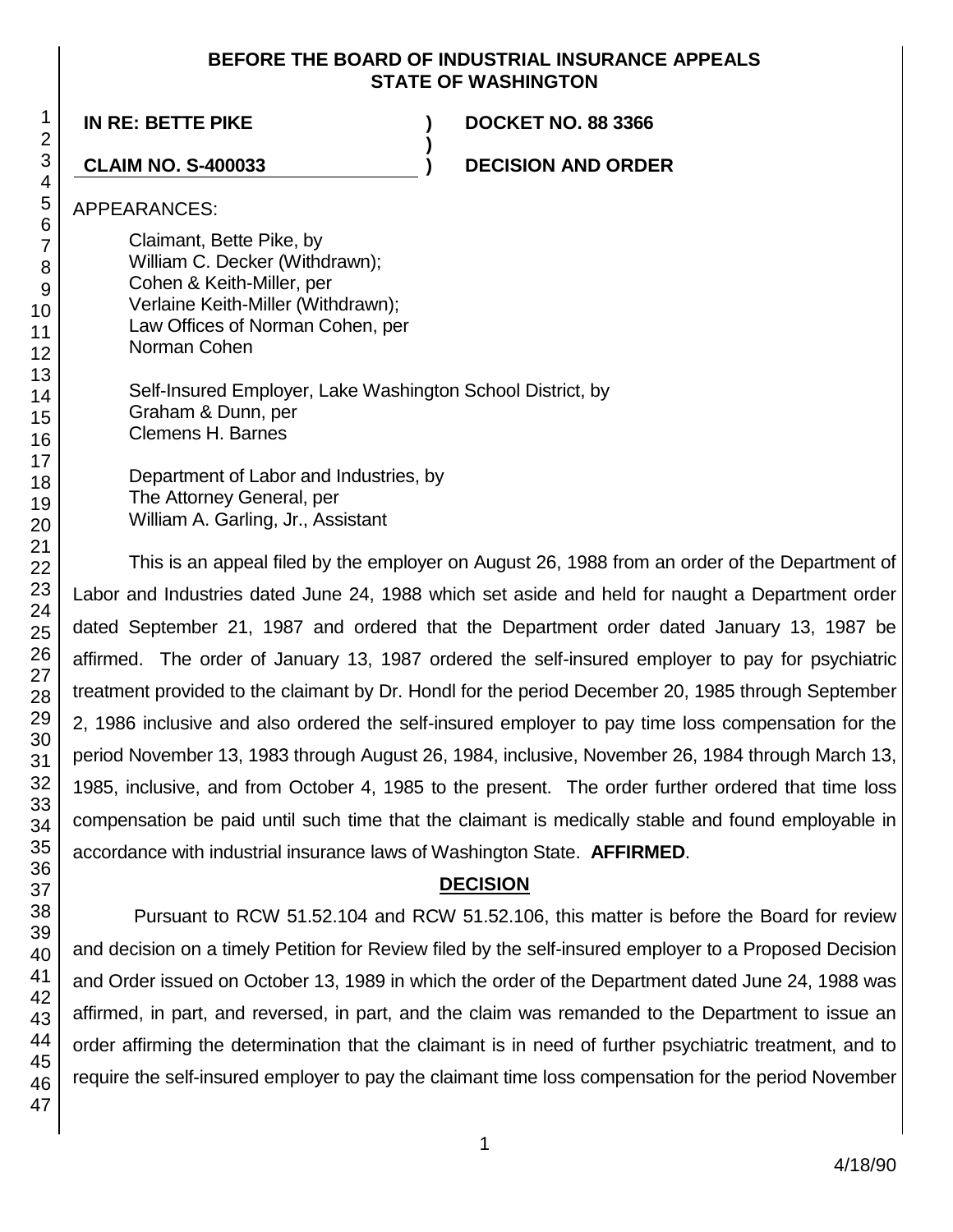3, 1983 through June 24, 1988, less amounts of time loss compensation previously paid. The Proposed Decision and Order also reversed the June 24, 1988 Department order "with respect to the determination that the claimant's back condition was not fixed and stable and no further treatment was indicated for that condition" and remanded with direction to award the claimant a permanent partial disability award equal to Category 1 of WAC 296-20-280 for lumbosacral impairments and to take such further action as indicated or required by law.

The Board has reviewed the evidentiary rulings in the record of proceedings and finds that no prejudicial error was committed and said rulings are hereby affirmed. In particular, the Industrial Appeals Judge did not err in denying the employer's request to present rebuttal testimony.

We agree with that portion of the Proposed Decision and Order affirming the Department order insofar as it directed the self-insured employer to pay for Ms. Pike's psychiatric treatment and time loss compensation. The Proposed Decision and Order does an adequate job explaining the reasons for this decision and we will not elaborate at length here.

Bette Pike injured her low back on March 2, 1981 when the school bus she was driving went into a ditch. She has been treated for a major depressive disorder, aggravation of a mixed personality disorder and a chronic pain disorder by Dr. Edeltraud Hondl, a psychiatrist, for five years, since September, 1984. Dr. Hondl causally related these psychiatric conditions to the 1981 industrial injury.

The Industrial Appeals Judge relied on Dr. Hondl's opinion as the treating psychiatrist, based on Groff v. Dep't of Labor & Indus. 65 Wn.2d 35, 395 P.2d 633 (1964). We also find Dr. Hondl's opinion persuasive. The testimony of Dr. David Hong, a psychiatrist, and Dr. Santosh Kumar, a specialist in physical medicine and rehabilitation, support Dr. Hondl's opinions. The only opinion contrary to Dr. Hondl's was that of Dr. John Hamm, a psychiatrist. Dr. Hamm only saw Ms. Pike on two occasions, in April, 1989, some ten months after the date of the Department order on appeal. It appears that he discounted or ignored Ms. Pike's previous treatment and evaluations. There are no specific reasons in the record to reject Dr. Hondl's opinion as to the causal relationship of Ms. Pike's psychiatric condition to the industrial injury or that Ms. Pike was unable to work due to her psychiatric condition from November 3, 1983 through June 24, 1988.

We do disagree with the Industrial Appeals Judge's decision finding that Ms. Pike's back condition is fixed and stable and rating her condition within Category 1 of WAC 296-20-280. Arguably, in light of the texts of the June 24, 1988 and January 13, 1987 Department orders, the issue of whether claimant's back condition is fixed and productive of permanent partial disability is not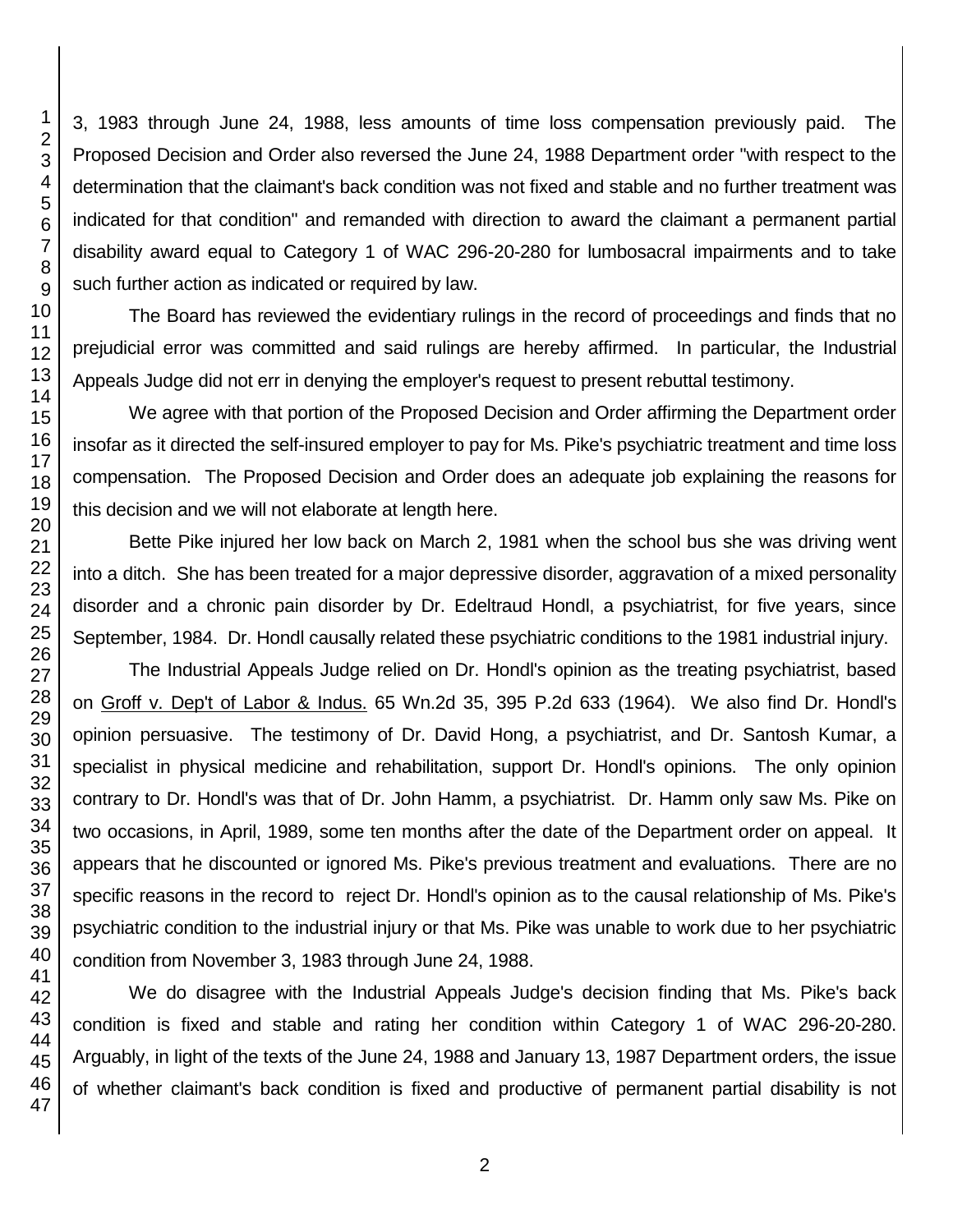properly within the scope of this appeal. Even if it is, our resolution of this question must be consistent with our determination that the claim should remain open for psychiatric treatment and payment of time loss compensation. A claim cannot be both open and closed; . . ."a claimant cannot at one and the same time be classified as temporarily totally disabled and permanently partially disabled." Franks v. Dep't of Labor & Indus., 35 Wn.2d 763, 767, 215 P.2d 416 (1950). Unfortunately, the Proposed Decision and Order would create this anomalous situation. Since we are affirming that portion of the Department Order which awards the claimant time loss compensation until she is medically stable, it would be premature for us to, at the same time, determine the extent of claimant's permanent partial disability. The Department order must therefore be affirmed in its entirety.

## **FINDINGS OF FACT**

1. On March 18, 1981 an accident report for the claimant was received by the Department of Labor and Industries alleging an industrial injury on March 2, 1981 while in the course of employment with Lake Washington School District No. 414.

On March 27, 1981 the Department issued an order allowing the claim for treatment and other benefits as authorized by law.

On May 3, 1983 the Department issued an order terminating time loss compensation as paid to April 13, 1983 and closed the claim with no permanent partial disability award.

On May 23, 1983 a protest and request for reconsideration from the claimant was received by the Department of Labor and Industries.

On June 20, 1983 the Department issued an order holding the order of May 3, 1983 in abeyance.

On August 11, 1983 the Department issued an order adhering to the provisions of the Department order dated May 3, 1983.

On October 7, 1983 a notice of appeal from the claimant was received by the Board of Industrial Insurance Appeals.

On October 21, 1983 the Department issued an order reassuming jurisdiction in the claim and holding the order dated August 11, 1983 in abeyance.

On October 25, 1983 the Board issued an order returning the case to the Department for further action.

On April 2, 1984 the Department issued an order setting aside and holding for naught Department orders dated May 3, 1983 and August 11, 1983 and ordering the claim remain open for authorized treatment and action as indicated.

1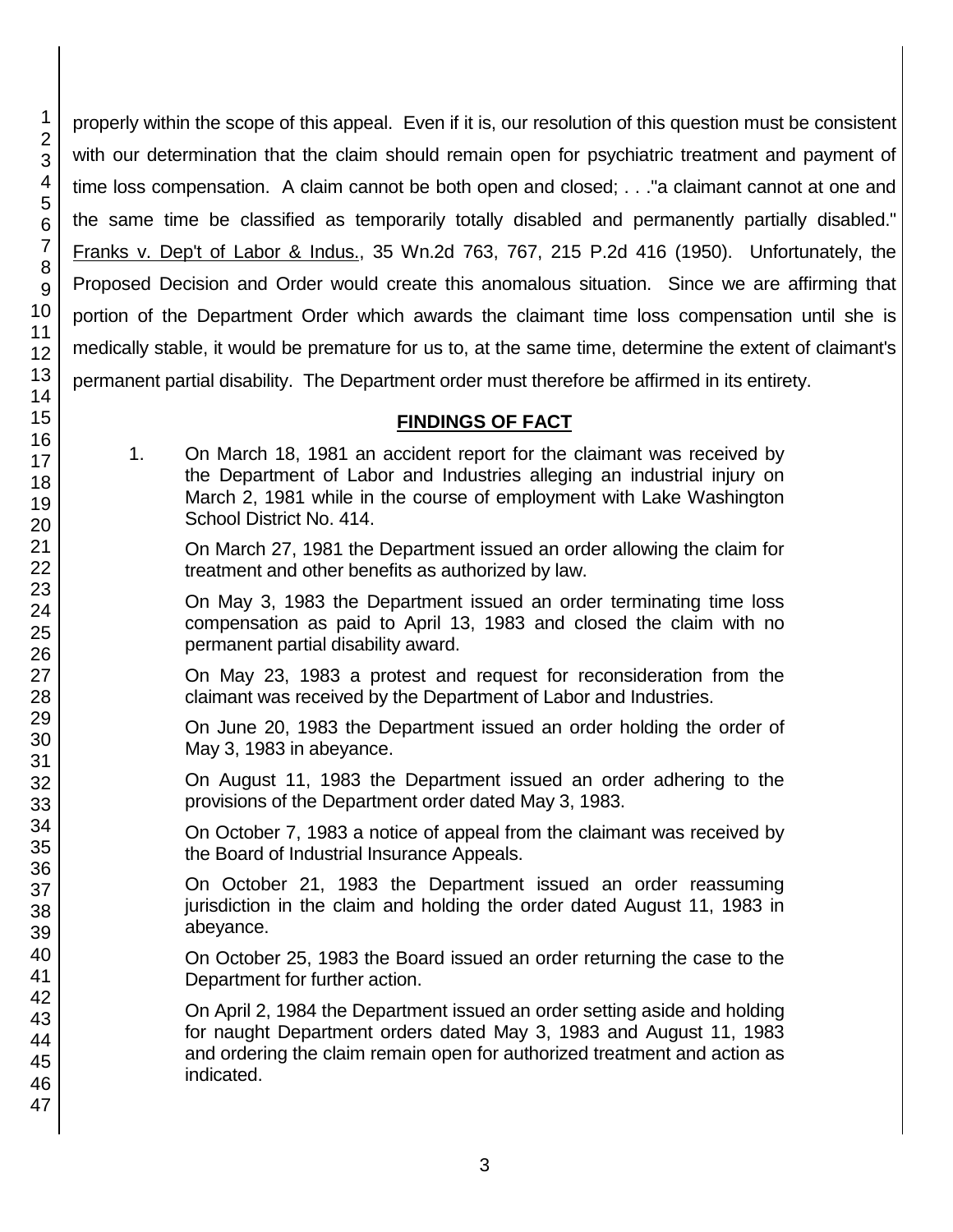On June 1, 1984 a notice of appeal from the employer was received by the Board of Industrial Insurance Appeals.

On June 22, 1984 the Board issued an order granting the appeal.

On September 21, 1984 the Board issued an order on agreement of parties remanding the claim to the Department with direction to enter an order directing that vocational rehabilitation assistance be provided in accord with RCW 51.41, coupled with concurrent support of psychiatric treatment and directing the self-insured employer to pay time loss compensation to the claimant during the period of vocational assistance and concurrent psychiatric treatment commencing August 27, 1984 and such further action as is indicated or required by the law and the facts.

On October 19, 1984 the Department issued an order pursuant to the Board's order of September 21, 1984 which ordered that the claim remain open for the self-insured employer to provide vocational rehabilitation assistance coupled with concurrent support of psychiatric treatment and pay time loss compensation to the claimant during the period of vocational assistance and concurrent psychiatric treatment commencing August 27, 1984 and take such further action as is indicated by the law and the facts.

On September 23, 1986 claimant's counsel requested an order be issued for time loss compensation from November 3, 1983 through August 26, 1984, from November 26, 1984 through March 13, 1985 and from October 4, 1985 through the present in addition to requesting that an order be issued which specifically authorized psychiatric treatment of the claimant from October 4, 1985 through the present.

On January 13, 1987 the Department issued an order which ordered the self-insured employer to pay for psychiatric treatment provided to the claimant by Dr. Hondl for the period December 20, 1985 through September 2, 1986 inclusive and also ordered that the self-insured employer pay time loss compensation for the period of November 3, 1983 to August 26, 1984 inclusive, November 26, 1984 to March 13, 1985 inclusive and from October 4, 1985 to present. The order further ordered time loss compensation be paid until such time that the claimant is medically stable and found employable in accordance with the Industrial Insurance Laws of Washington State.

On March 16, 1987 a protest and request for reconsideration from the employer was received by the Department.

On May 8, 1987 the Department issued an order holding the order dated January 13, 1987 in abeyance. On September 21, 1987 the Department issued an order which set aside and held for naught the Department order dated January 13, 1987 and ordered that the employer pay the claimant time loss compensation for the period November 26, 1984 through March 13, 1985 and ordered that the employer is not responsible and denies responsibility for any supportive psychiatric care after September 2, 1985.

1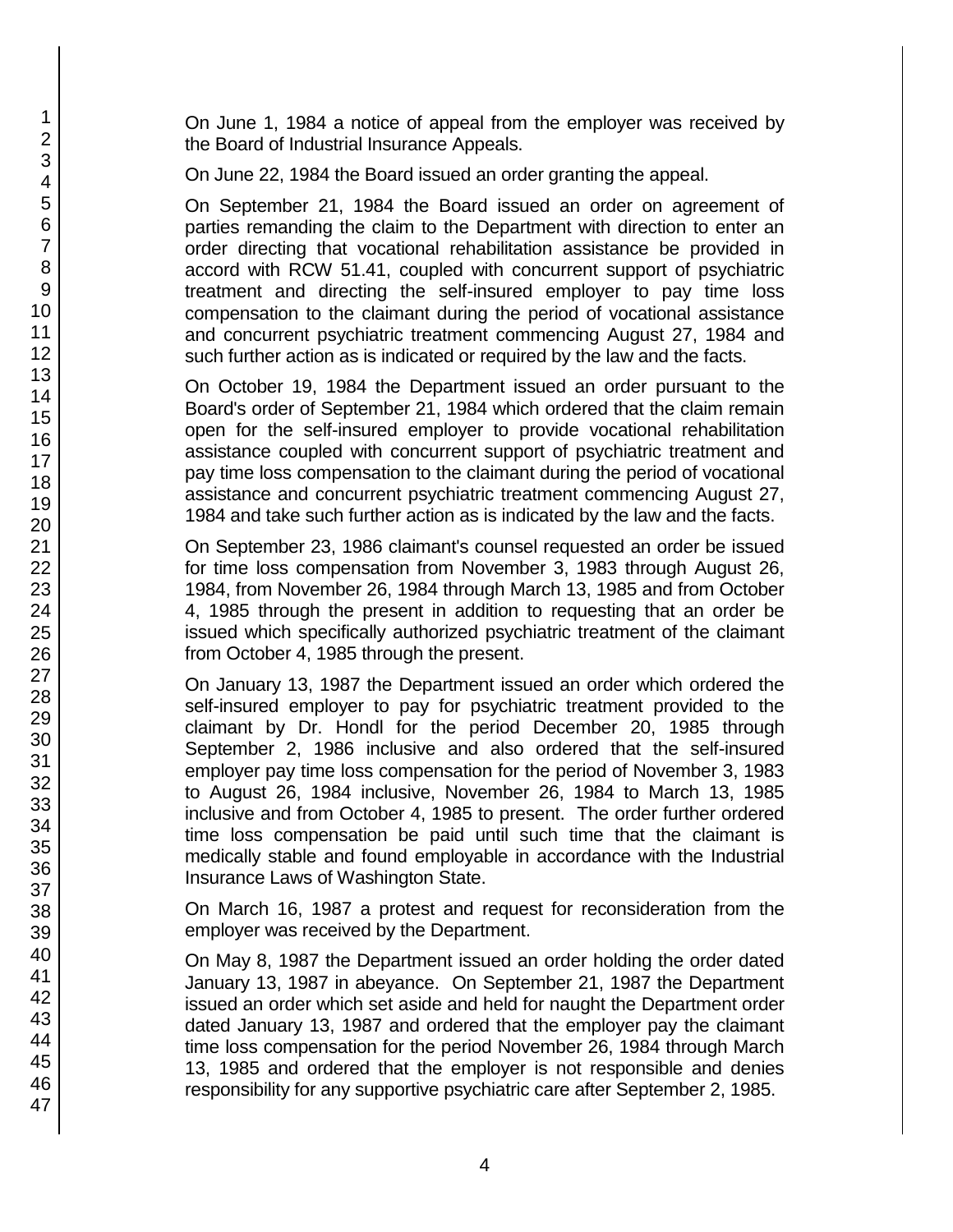On September 28, 1987 a protest and request for reconsideration from the claimant was received by the Department.

On November 2, 1987 the Department issued an order holding the order dated September 21, 1987 in abeyance.

On June 24, 1988 the Department issued an order setting aside and holding for naught the Department order dated September 21, 1987 and ordered that the Department order dated January 13, 1987 hereby be reaffirmed.

On June 28, 1988 the Department order dated June 24, 1988 was received by the employer. On August 26, 1988 a notice of appeal from the employer was received by the Board of Industrial Insurance Appeals. On September 7, 1988 the Board issued an order granting the appeal subject to proof of timeliness.

- 2. The claimant is a 51 year old woman with a tenth grade education and work experience as a school bus driver, and a charge nurse in a nursing home.
- 3. On March 2, 1981 while in the course of employment with Lake Washington School District, the claimant sustained an industrial injury to her back when the school bus she was driving went into a ditch.
- 4. As a proximate result of the industrial injury of March 2, 1981, the claimant sustained a condition diagnosed as a lumbar strain.
- 5. As a proximate result of the industrial injury of March 2, 1981, the claimant sustained a psychiatric condition diagnosed as a major depressive disorder, aggravation of a mixed personality disorder and a chronic pain disorder. She has been treated for her psychiatric condition by Dr. Edeltraud Hondl since September, 1984.
- 6. As of June 24, 1988 the claimant's psychiatric condition causally related to the industrial injury was not fixed and stable and further psychiatric treatment was indicated for that condition.
- 7. During the periods of November 3, 1983 through August 26, 1984, inclusive; November 26, 1984 through March 13, 1985, inclusive; and October 4, 1985 through June 24, 1988, the claimant was precluded from gainful employment on a reasonably continuous basis as a result of her psychiatric condition causally related to the industrial injury of March 2, 1981.

### **CONCLUSIONS OF LAW**

- 1. The employer's notice of appeal from the Department order dated June 24, 1988 was timely filed within the meaning of RCW 51.52.060.
- 2. The Board of Industrial Insurance Appeals has jurisdiction over the parties and the subject matter to this appeal.